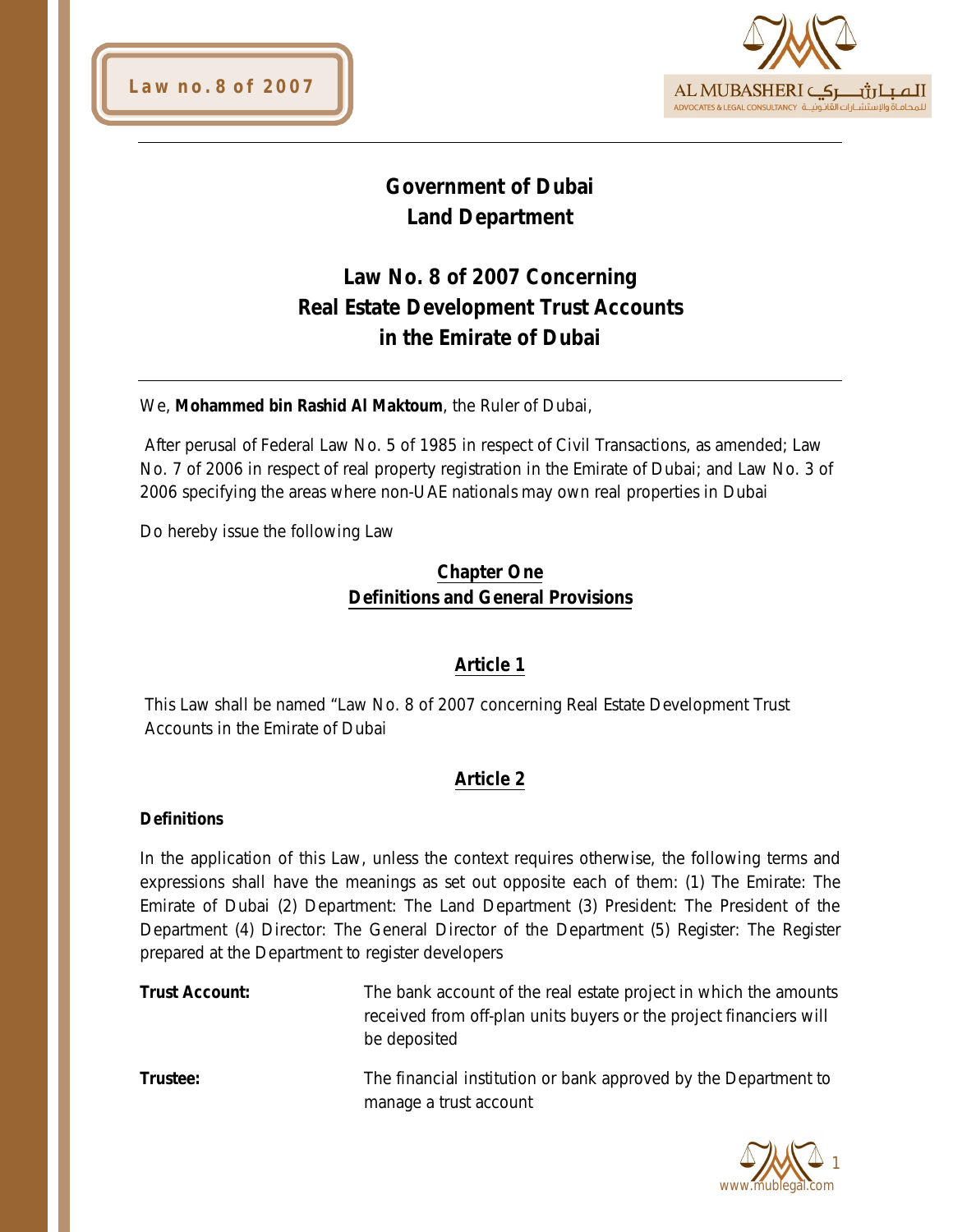| <b>Competent Authorities:</b>   | The government authorities which grant licenses to developers.                                                                                                       |
|---------------------------------|----------------------------------------------------------------------------------------------------------------------------------------------------------------------|
| Developer:                      | A natural or corporate person licensed to buy and sell real<br>properties for development purposes. The term shall include the<br>master developer and sub-developer |
| <b>Real Estate Development:</b> | The construction of multi-storey buildings or complexes for<br>residential or commercial purposes.                                                                   |
| Unit:                           | An allocated part of the property sold by the developer to third<br>parties                                                                                          |

## **Article 3**

The provisions of this Law shall apply to developers who sell off-plan units in real estate development projects in the Emirate and, in consideration, receive payments from buyers or financiers

#### **Article 4**

A special register to be named "The Developers Register" shall be prepared at the Department. The names and particulars of developers licensed to carry out real estate development activities in the Emirate shall be recorded in the said register. No developer may carry out the said activities unless it is registered in the said register and licensed by the competent authorities pursuant to regulations issued in this regard.

#### **Article 5**

After obtaining a written permit from the Department, a developer may advertise in local or foreign media or participate in local or foreign exhibitions to promote selling off-plan units in the Emirate. The Director shall issue the resolutions as required to regulate the requirements for advertising in the media or participating in exhibitions

## **Chapter Two Creating a Trust Account**

## **Article 6**

A developer wishing to sell off-plan units must apply to the Department to open a trust account. The application should be accompanied with the following:

1. Trade license and Dubai Chamber of Commerce and Industry membership certificate.

2. Title deed of the plot to be developed, if any.

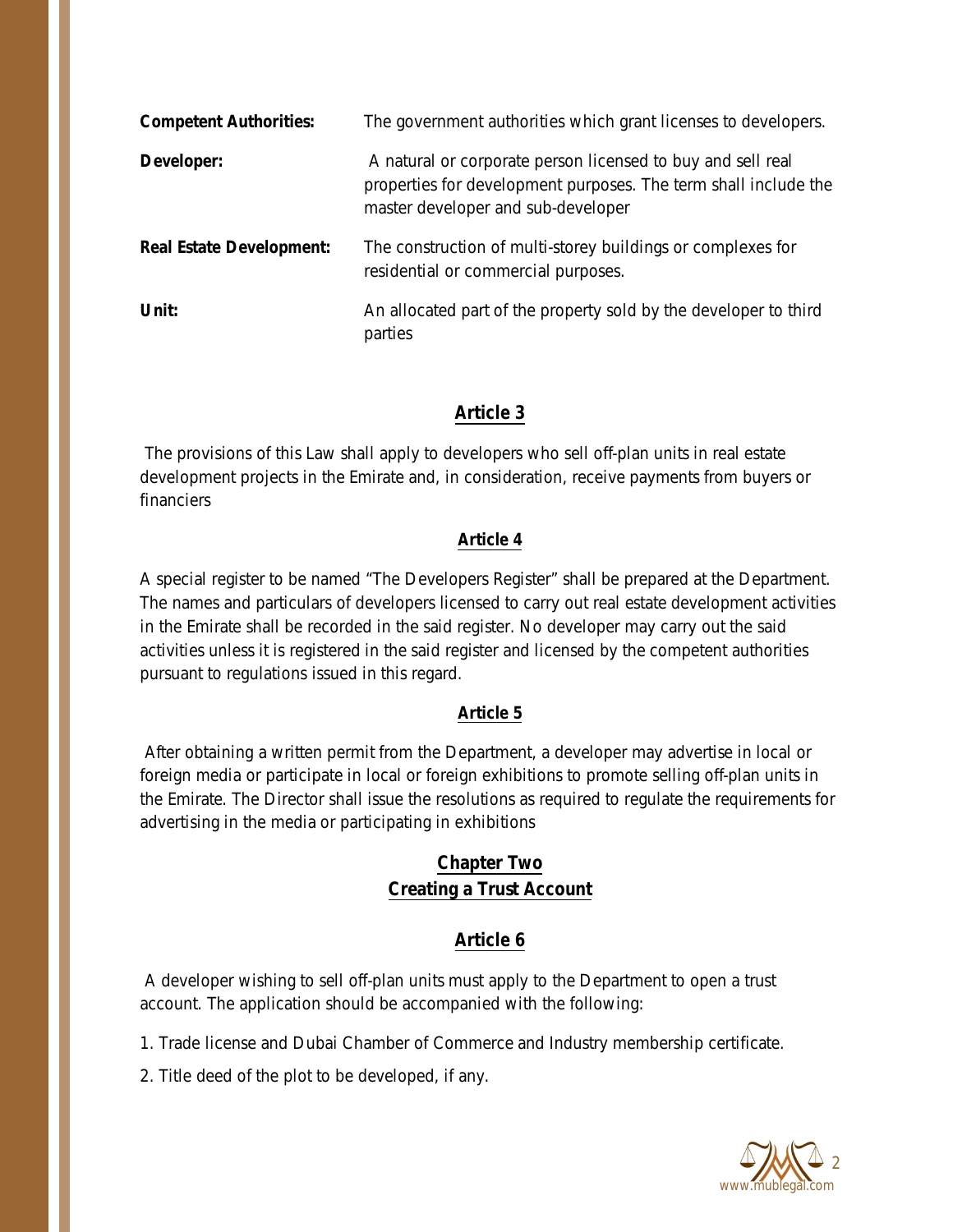3. A copy of the contract between the master developer and the sub-developer

4. Architectural designs and preliminary engineering plans approved by the competent authorities and the master developer.

5. A financial statement of the costs, revenues and expenditure of the project certified by a chartered auditor.

6. An undertaking by the developer to commence the project construction works after obtaining the master developer's approval to sell off-plan units.

7. The sale contract form between the developer and the buyer.

The Department shall issue its approval to the developer to open a trust account if the above documents are provided, otherwise the Department shall require the developer in writing to complete the documents or provide the required information

#### **Article 7**

The trust account shall be created under a written agreement between the developer and the trustee. Under the said agreement, the amounts paid by buyers of off-plan units or received from the financiers shall be deposited in a special account to be opened in the name of the real estate project.

The said agreement shall set out the terms for managing the account, the rights and obligations of the contracting parties and other terms and conditions. A copy of the contract shall be lodged with the Department.

#### **Article 8**

The Department may add a note regarding the purchase agreement between the master developer and the sub-developer in the record of the plot owned by the master developer. Further, the buyer of an off-plan unit may apply to the Department to add a note regarding the purchase agreement entered into with the sub-developer in the record of the plot on which the project is to be constructed.

#### **Article 9**

Subject to Article 4 of Law No. 7 of 2006 concerning real property registration in the Emirate of Dubai, sole proprietorships or companies may obtain a license from the competent authorities to carry out real estate development in the Emirate in accordance with the requirements and regulations in this regard.

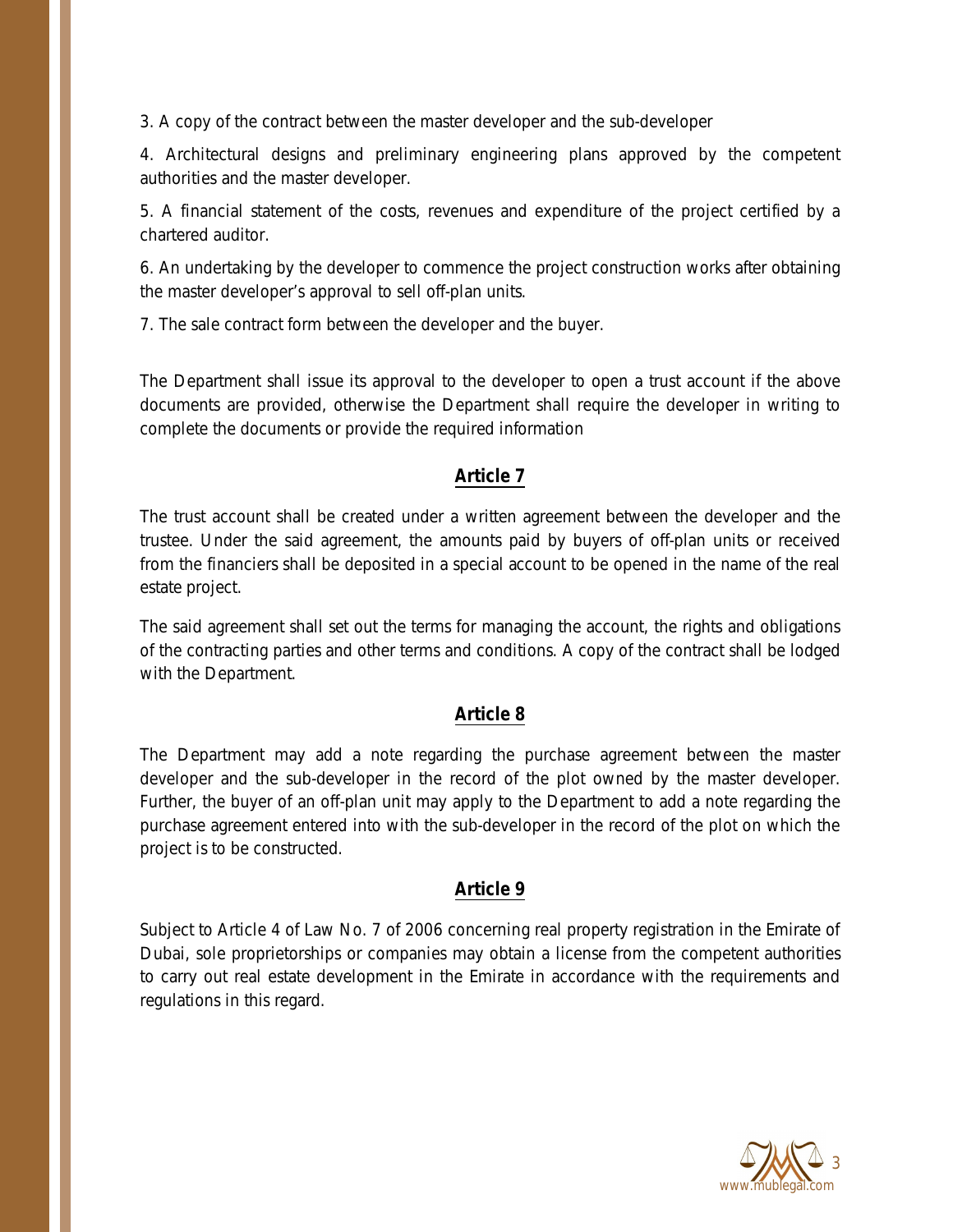# **Chapter Three Management of the Trust Account**

## **Article 10**

1. A trust account shall be opened in the name of the project and shall be used only for the purposes of developing the real estate project. The amounts deposited in the said account may not be attached in favour of creditors of the developer.

2. A developer carrying out several projects should open an independent trust account for each such project.

## **Article 11**

The Department shall prepare a register includes names of financial institutions and banks who act as trustees. A trustee should be proficient in managing trust accounts. The agreement between the Department and the trustee shall set out the duties of the trustee and the terms under which the trust account is managed.

#### **Article 12**

The trustee should provide the Department with periodical statements of the revenues and expenditure of the trust account. The Department may assign an auditor to audit the statement and data. Further, the Department may at any time require the trustee to provide it with such information or data as it may deem necessary.

If the Department finds any violation of the provisions hereof or the executive regulations issued hereunder, it shall advise the trustee of such violation in writing and request it to rectify the same within a specific period of time and advise the Department in writing of such rectification.

#### **Article 13**

The depositors or their representatives may inspect the accounting records related to them and request copies thereof. Representatives of the official authorities may also inspect the records and obtain copies thereof.

## **Article 14**

If the developer mortgages the project in order to obtain a loan from financing institutions or companies, the developer should deposit the mortgage amount in the trust account, and such amount shall be disposed of in accordance with the provisions of this law.

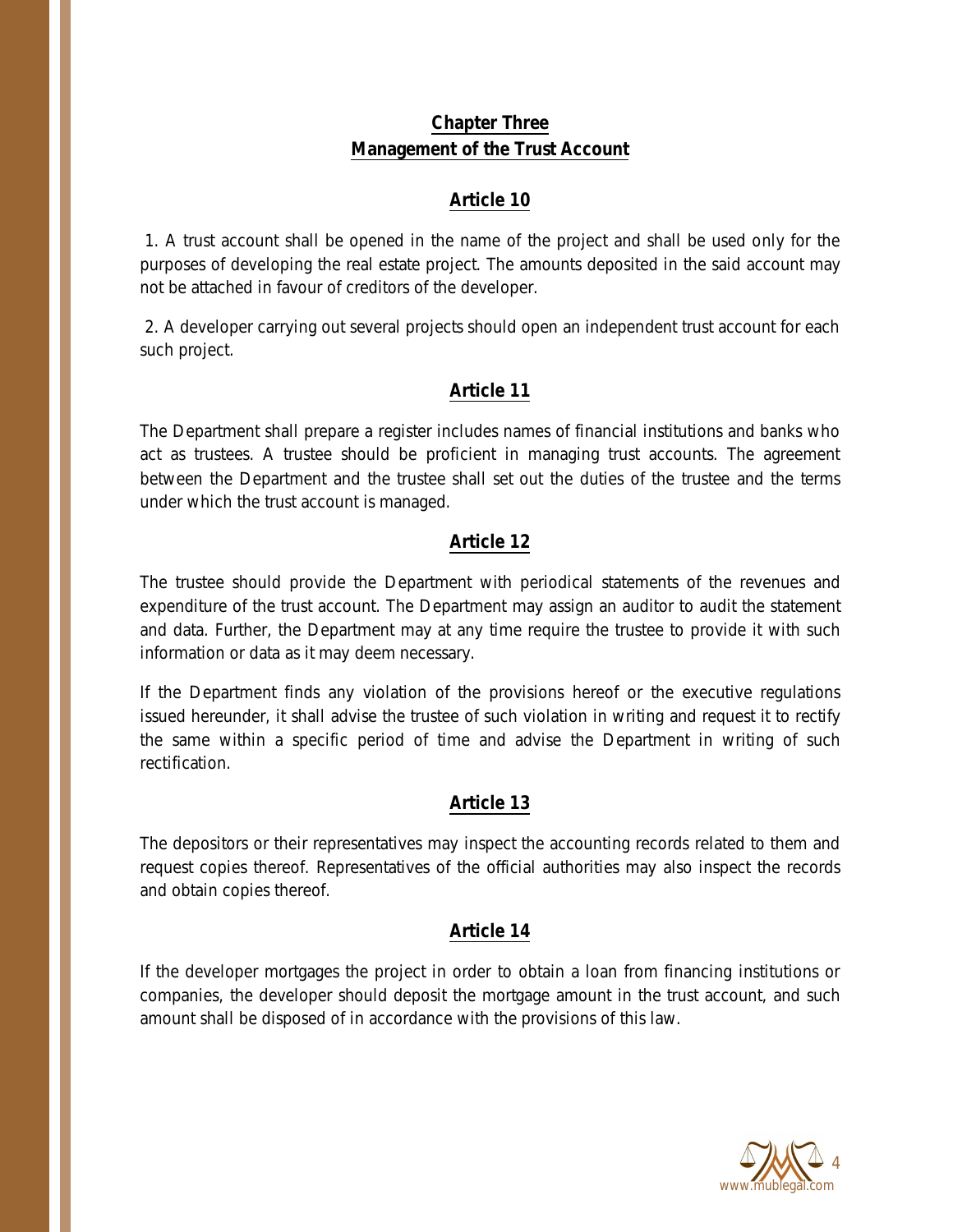#### **Article 15**

1. A trustee should withhold at least 5% of the trust account deposits after the developer obtains the completion certificate. Such withheld amounts shall be paid to the developer only one year after the units are registered in the names of the buyers and title deeds are issued in their names.

2. In the events of unforeseen circumstances resulting in the non-completion of the project, the trustee should, after consultations with the Department, take measures as required to maintain the interests of depositors.

# **Chapter Four Penalties**

### **Article 16**

Any person who:

1. Deliberately provides the competent authorities with inaccurate documents or data in order to obtain a license to carry out real estate development activities.

2. Knowingly offers for sale units in unreal real estate projects

3. Embezzles, illegitimately uses or spends payments made to him for real estate development purposes

4. An auditor who deliberately prepares false report regarding the result of auditing the financial position of the developer, or deliberately hides material information in such report.

5. A consultant who knowingly certifies false documents in relation to the real estate project.

6. A developer who deals with a broker who is not registered in the real estate developers register in accordance with the provision of regulation 85/2006 concerning real estate brokers in the Emirate of Dubai shall be punished by imprisonment for no less than one month and a fine, or either punishment.

#### **Article 17**

A developer shall be de-registered in the following events:

1. If it is declared bankrupt.

2. If it fails to commence the construction works within 6 months from the date of the approval granted to it to sell off-plan units without having an acceptable excuse.

3. If the license granted to it by the competent authorities is cancelled.